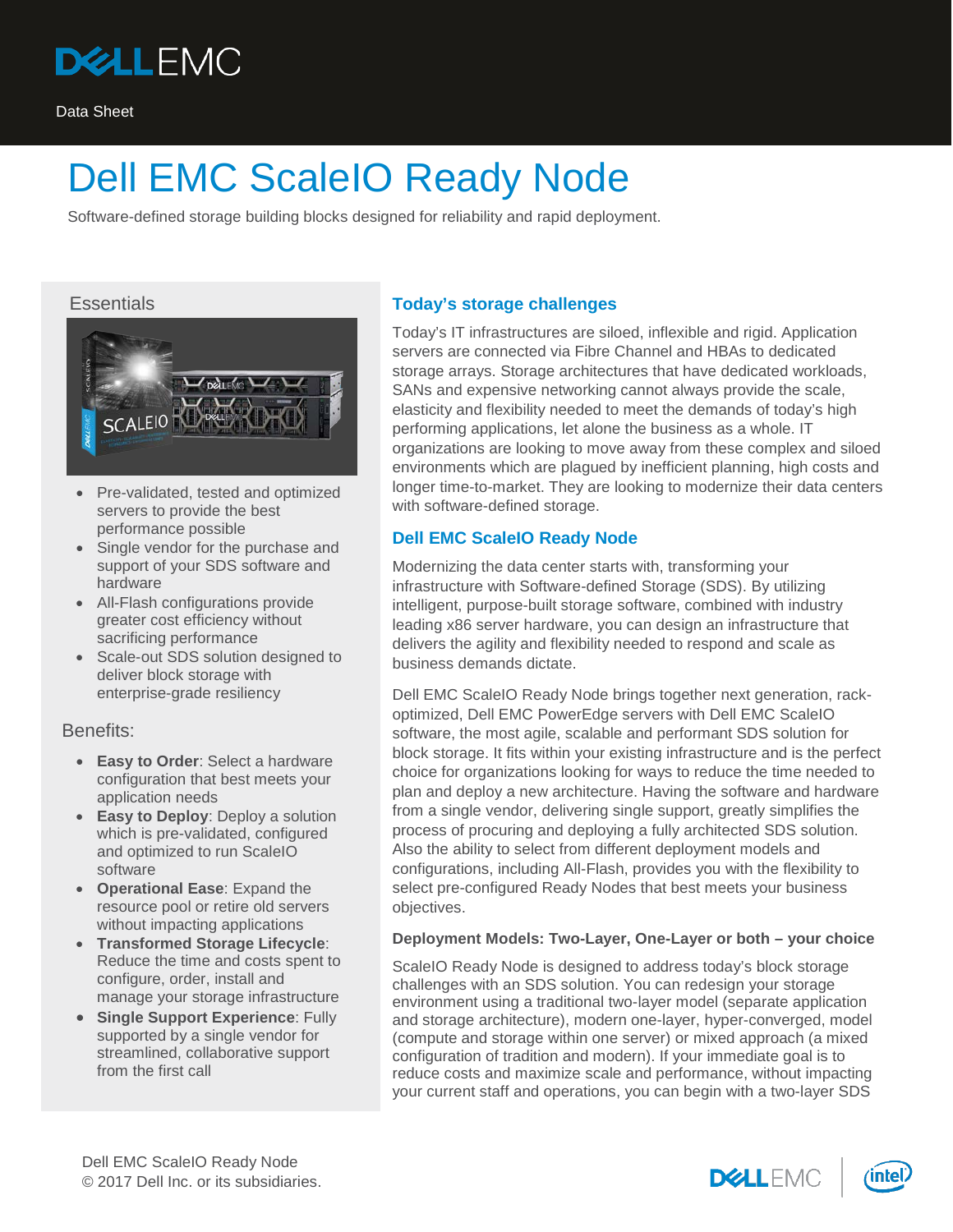

Software-defined storage building blocks designed for reliability and rapid deployment.

model. Simply leave your applications running the way they are today, on independent servers, and transform the way you handle your block storage.

You can also choose to run your applications on the same servers as your storage, bringing compute and storage together within the architecture. This one-layer hyper-converged approach provides the flexibility to scale your storage and compute independently to meet workload and application demands. Hyper-converged deployments also offer the best TCO savings, while allowing you to modernize your data center with greater efficiency.

#### **The Software: Dell EMC ScaleIO software-defined storage**

ScaleIO is data center grade SDS for block storage needs. It applies the principles of server virtualization (abstract, pool and automate) to storage using software and x86 standard servers to create a high performance SDS infrastructure. ScaleIO deployments deliver a radical reduction in storage lifecycle costs and the time needed to stand up new services while simplifying management. As a result, IT organizations are able to create a highly efficient and web-scale operating model.

ScaleIO supports physical and/or virtual application services and has been proven to deliver significant TCO savings vs. traditional SAN. It is designed to run on x86 servers and deeply validated on Ready Nodes and enables data centers to scale from 3 nodes to over a thousand nodes in a single cluster. ScaleIO also uses significantly lower CPU and memory resources. This makes it a far more efficient solution for hyper-converged infrastructures (HCI), such as VxRack System with FLEX, as it reduces the need to add more hardware resources to the cluster; enabling you to better manage your CAPEX. In addition, it provides enterprise-grade data protection, multi-tenant capabilities, and add-on enterprise features such as QoS, thin provisioning, and snapshots. ScaleIO delivers the scalability, elasticity, flexibility and performance needed to meet the demands for whatever comes next.

*"When running the application on the same hardware as the storage resources, ScaleIO software has no negative hit to the workload itself. This is an impressive feat in and of itself, considering other HCI platforms almost always sap a large percentage of CPU resources to manage background processes (some as high as 30%)."*

#### StorageReview Enterprise Lab

"EMC VxRack Node powered by ScaleIO: SQL Server Performance Review (HCI)", July 2016



*System wide visibility and cost effective management at scale*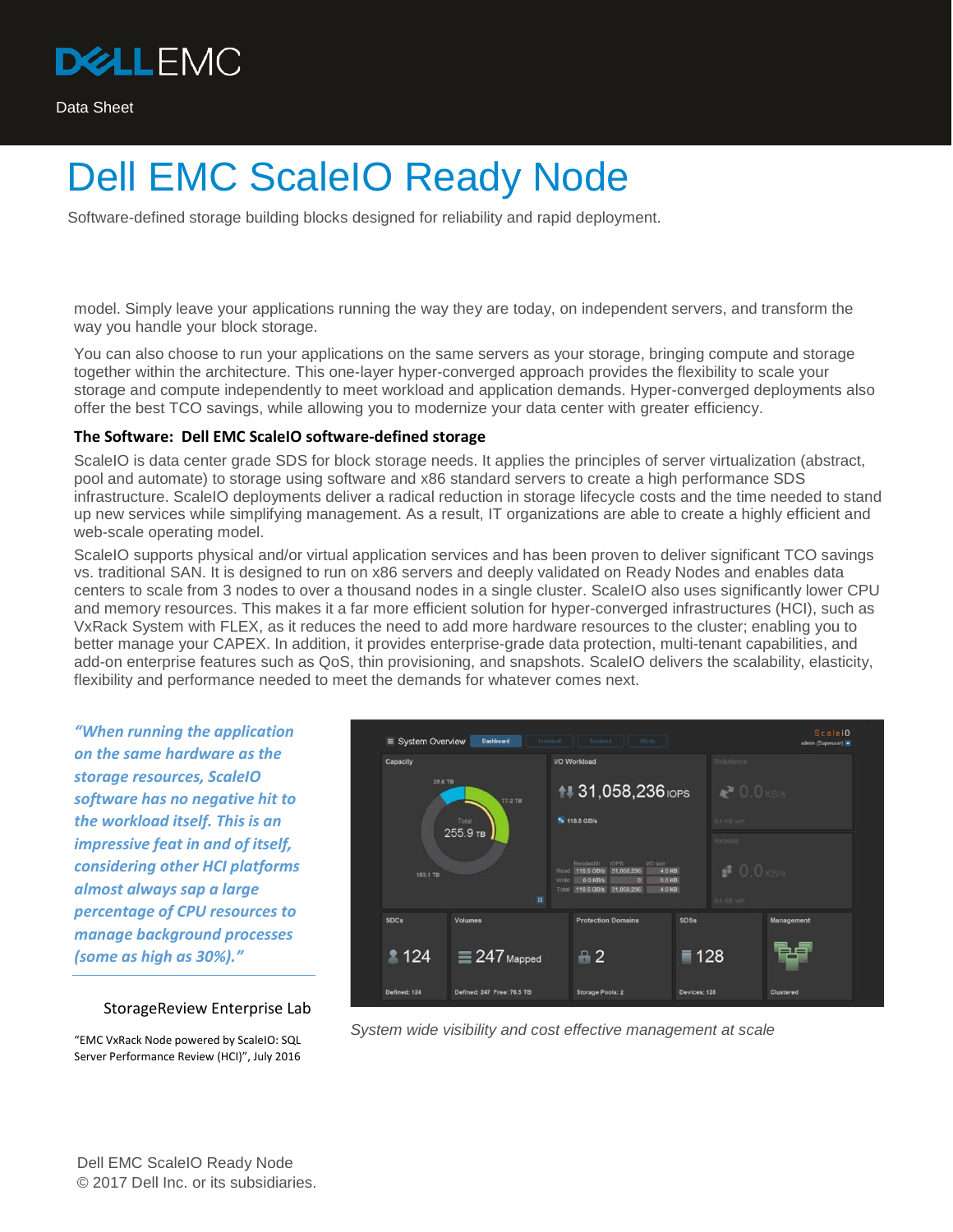

Software-defined storage building blocks designed for reliability and rapid deployment.

## **The Hardware: Dell EMC PowerEdge servers optimized for ScaleIO**

ScaleIO Ready Node combines ScaleIO software with Dell PowerEdge servers. These industry leading server configurations have been tuned and optimized for ScaleIO software so you attain the highest levels of performance possible. These next generation servers include the latest Intel processors, which deliver higher core counts for I/O intensive applications, reducing bottlenecks and further improving



performance. The ability to achieve unprecedented scale, elasticity and performance is simplified using this prevalidated, configured and fully supported solution. ScaleIO Ready Nodes come with a single support model for both the hardware and software, providing you with world class support from a single vendor.

### **The Configurations: Designed to support your block storage workloads**

ScaleIO Ready Node provides different server node configurations that are designed to be optimized for capacity or performance, and any combination in between. You can select from over 1000 pre-validated configurations, including All-Flash, All-HDD and Hybrid options, on by PowerEdge 1U1N servers (R630, R640) and 2U1N servers (R730xd and R740xd). Start building your infrastructure with either capacity or performance nodes and add, modify or mix and match the system as needs change. The flexible deployment models make it possible to create multiple All-Flash and Hybrid storage pools - all in a single cluster.

The different configurations not only provide you with the flexibility to adopt a software-defined architecture which best meets your needs, but also make capacity planning easier. You no longer need to purchase more CPU or storage today because of what you may need 3- 5 years down the line. You can now adopt a "pay-as-you-grow" approach to capacity planning because ScaleIO Ready Nodes makes it possible to add and/or remove compute and/or capacity, without interrupting your business, as your infrastructure changes and demands require.

### *Bring All-Flash closer to your applications*

The ScaleIO Ready Node All-Flash configurations meet the demands of mission-critical enterprise workloads, delivering high levels of performance, capacity and cost efficiency. The unique SDS scale-out and highly parallelized architecture of ScaleIO, unleashes the full power of all-flash. All of the SSD drives within the ScaleIO Ready Node cluster work in parallel to serve all reads and writes, eliminating any and all bottlenecks. The ability to take full advantage of the aggregate performance of all SSDs in a single cluster makes is possible for performance to scale linearly as you add more nodes. For applications that require ultra-high performance, the All-Flash configurations are ready to meet the needs of these enterprise applications, delivering instant access with extreme response.

### **The Management: End-to-end monitoring and automated provisioning**

ScaleIO's transformative approaches to deploy, operate, and manage enterprise software-defined block storage delivers capabilities designed to accelerate infrastructure deployment and manage lifecycle operations with ease. For customers that are deploying hyper-converged ScaleIO Ready Nodes with VMware ESX, on PowerEdge R630 and/or R730xd servers, the software management capabilities of ScaleIO can automatically discover the hardware and configure network. It also enables administrators to create VMware entities such

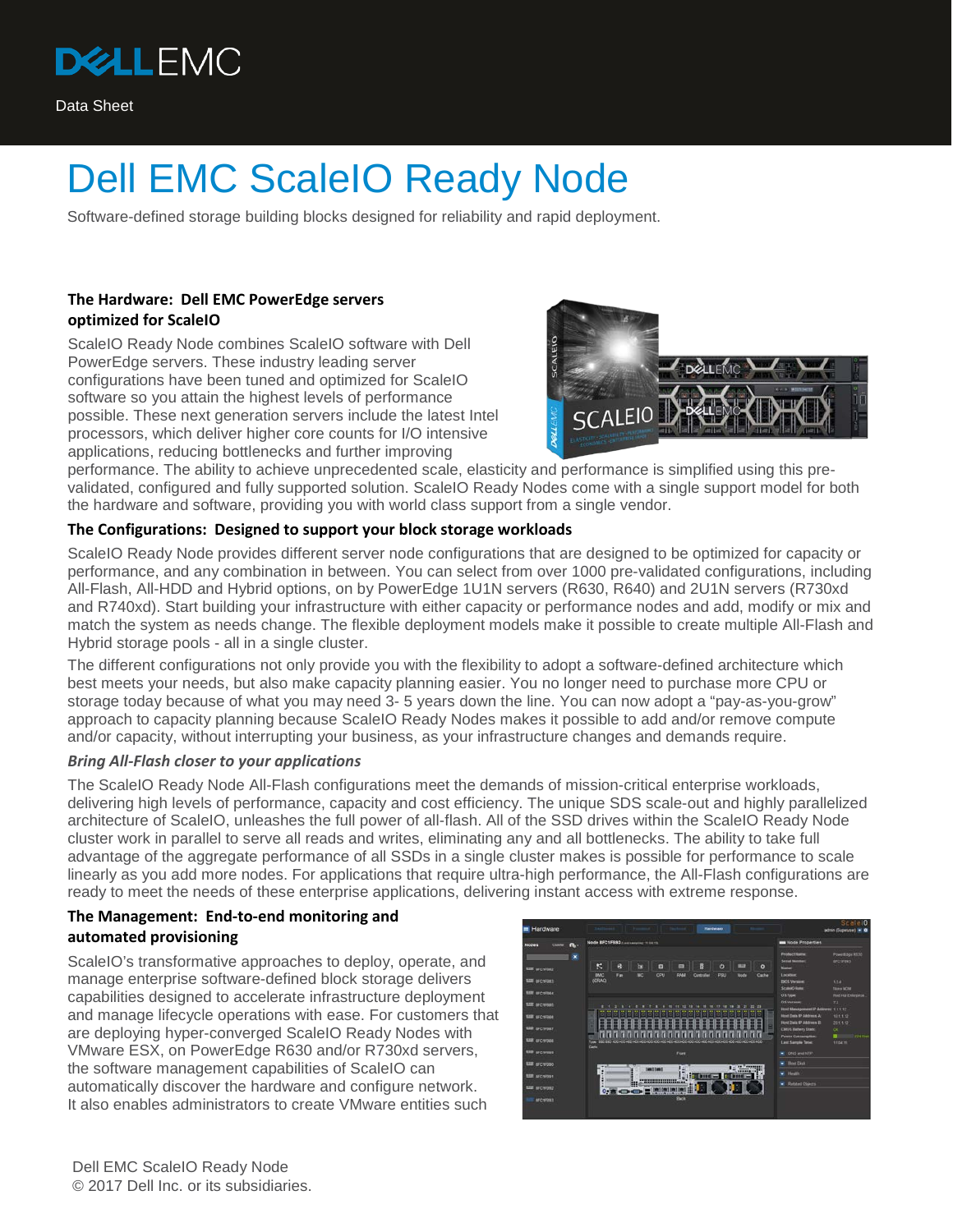

Software-defined storage building blocks designed for reliability and rapid deployment.

as compute clusters, virtual machines (VMs), data stores and application networks – all from a single management console. The management capabilities help to simplify lifecycle management of ScaleIO Ready Nodes by selecting the compatible hardware components and identifying and applying the required Operating System (OS) patches and firmware upgrades. The end-to-end monitoring and management of these ESX HC ScaleIO Ready Nodes means data centers can experience greater operational efficiency, while reducing risks and administration overhead associated with manual configuration tasks.

### **Integrating into your infrastructure**

ScaleIO software has delivered upon the promise of scale out software-defined storage utilizing standard hardware. It provides extreme performance, massive scale and superior elasticity. You have 3 different ways to consume ScaleIO.



*ScaleIO Consumption Options*

- **•** VxRack FLEX integrates compute, software-defined storage, networking, and virtualization. It then utilizes ScaleIO software, and VCE Vision™ Intelligent Operations software, to create a turnkey, hyper-converged infrastructure (HCI) solution that is fully supported and sustained.
- ScaleIO Ready Node combines ScaleIO software with optimized Dell PowerEdge servers, greatly simplifying the process of procuring and deploying an SDS architecture. You can have confidence in knowing that the solution is fully supported, pre-validated, tested and configured to provide the best performance possible. **•** ScaleIO software empowers you to turn your x86 servers into an SDS infrastructure.

These 3 consumption models make it possible for you to transform your infrastructure and move towards a modern data center architecture based upon your needs and pace.

ScaleIO Ready Node provides you with the flexibility to utilize your own data center and/or networking infrastructure to quickly implement an SDS server SAN architecture. It provides the same powerful ScaleIO SDS software as the VxRack FLEX but can be ordered as single server nodes if a fully engineered system is not needed. This enables you to integrate your own racks and network switches with the fully supported and tested server/software combination for a highly flexible, scalable and elastic SDS solution. Simply choose the ScaleIO Ready Node configuration right for you and reduce the time needed to implement a software-defined architecture, getting to the benefits faster.